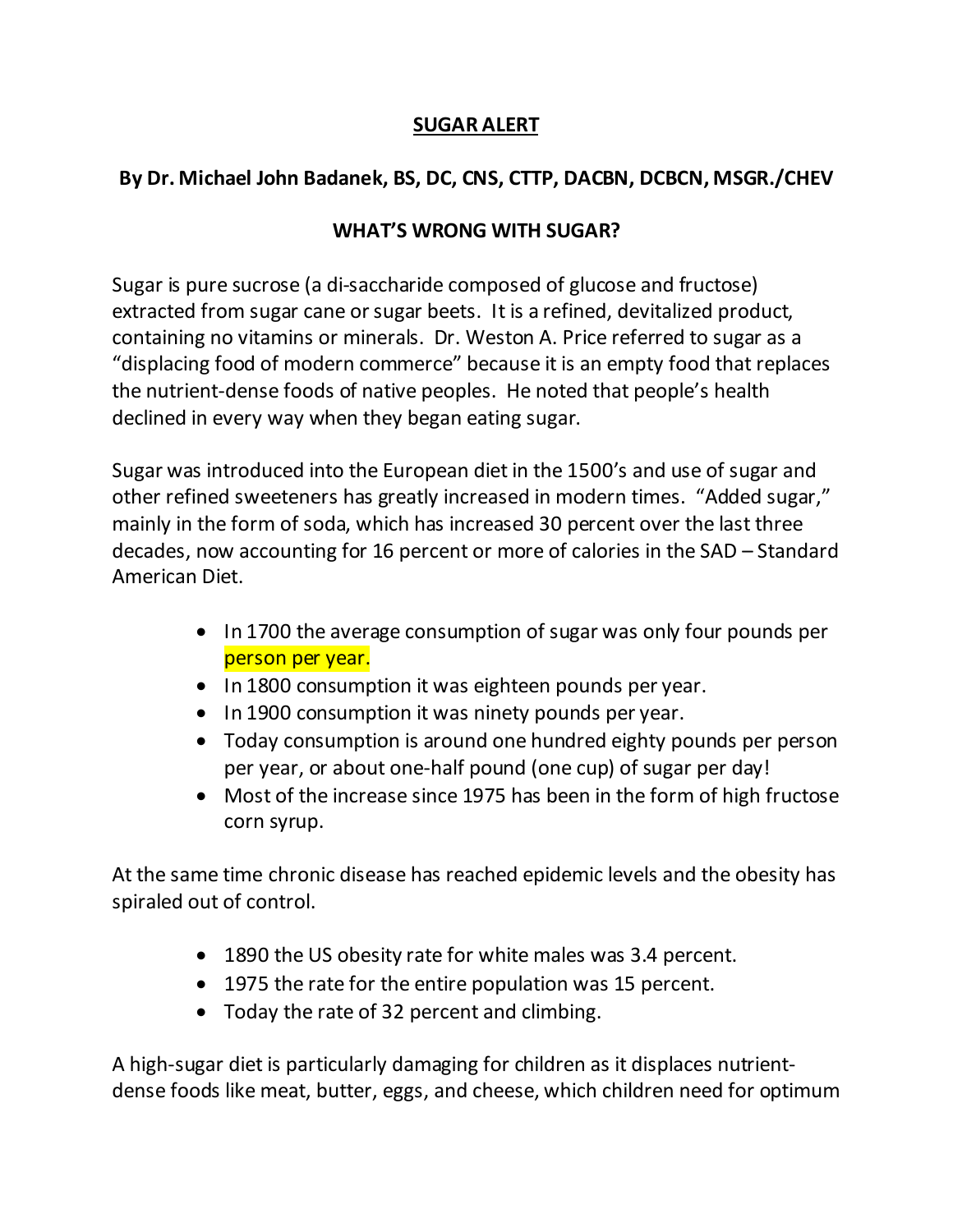growth. High sugar consumption during childhood sets children up for serious diseases in adulthood, such as diabetes, heart disease, cancer and depression.

### **LOW BLOOD SUGAR:**

When we eat sugar or refined carbohydrate, a large amount of glucose (sugar) is released into the blood. Because our body wants our blood sugar to remain in a very narrow range, the body releases hormones that bring the blood sugar level down. This often results in a condition called hypoglycemia, or low blood sugar.

A common symptom of low blood sugar is severe hunger, leading to overeating and obesity. Other symptoms include headaches, panic attacks, dizziness, blurry vision, heart palpitations, numbness in the hands and feet, anxiety, depression, irritability, aggressive behavior, difficulty dealing with stress, fatigue and allergies.

The hormones that regulate blood sugar levels are produced by the adrenal glands. Eating a lot of sugar frequently can cause the adrenal glands to become exhausted, making it very difficult to deal with stress and leading to chronic fatigue and many other serious health conditions.

#### **DIABETES**

Diabetes is a condition where the blood sugar is constantly too high. It is a very dangerous disease, which if untreated can lead to coma and death. Other side effects of diabetes include problems with the eyes that can lead to blindness, kidney failure, nerve damage and difficulty healing sometimes requiring amputation of an arm or leg.

There are many causes and types of diabetes, but a fundamental factor is eating too much sugar, which immediately raises blood sugar levels. The most important factor in the prevention of diabetes is to avoid refined sweeteners found in cookies, candy, pastries, ice cream, boxed cereals, fruit juices, fruit punch, soft drinks and energy drinks.

People with diabetes are treated with a hormone called insulin, which must be given by injection every day, sometimes several times per day. Insulin can be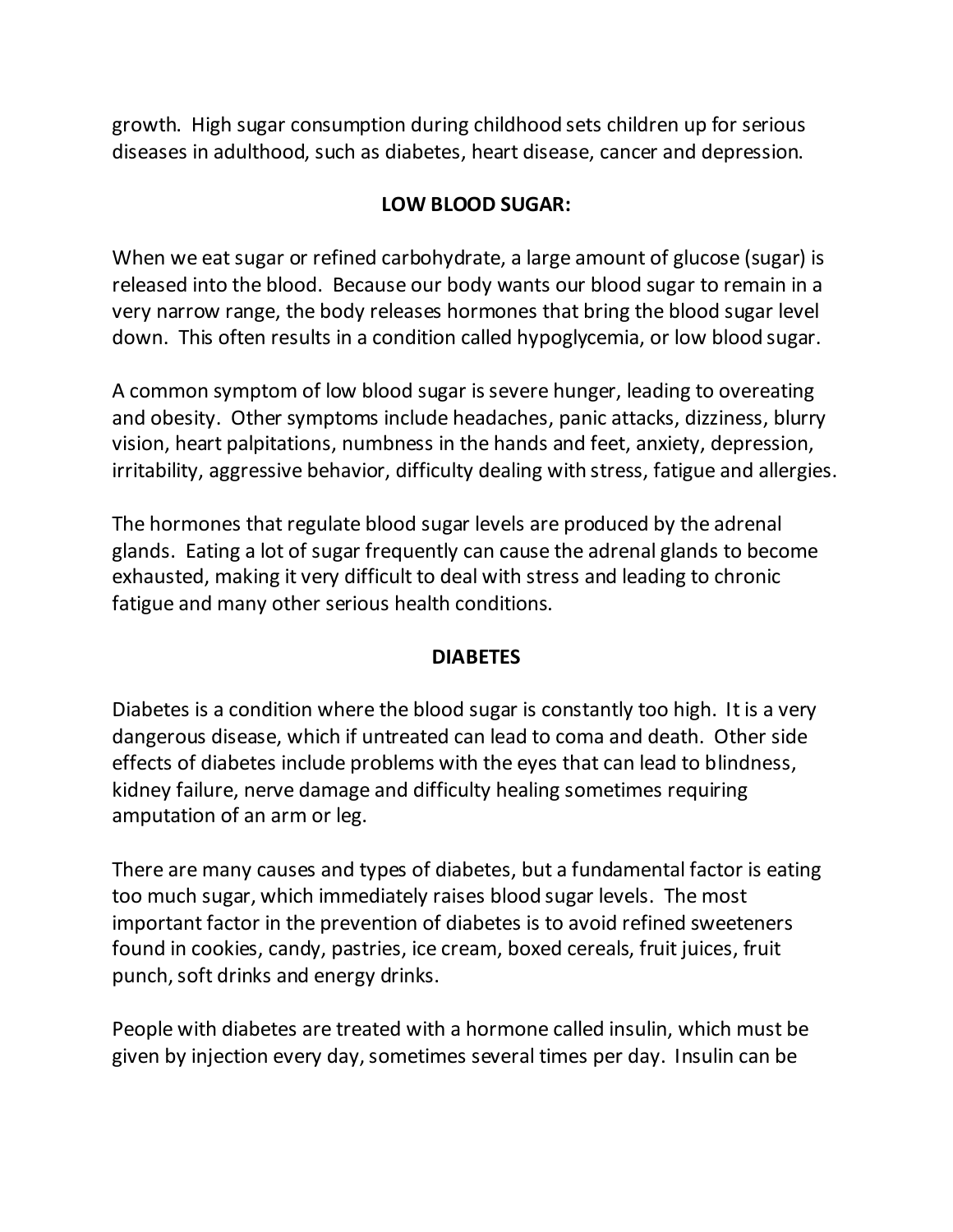lifesaving, but it also has side effects, including low blood sugar, weight gain and kidney problems.

## **DISEASES CAUSED BY SUGAR**

In addition to hypoglycemia (low blood sugar) and diabetes, sugar consumption is associated with many other adverse health effects.

- Addition
- ADHD, Hyperactivity
- Adrenal gland fatigue
- Allergies, Asthma
- Alteration of "feel good" neurotransmitters
	- o dopamine GABA, endorphins, serotonin)
- Brain fog
- Cancer
- Cardiovascular disease
- Candida overgrowth
- Chronic fatigue syndrome
- Compromised wound healing
- Dental caries
- Depression
- Erectile dysfunction
- Fatty liver disease (NASH)
- Gout
- High blood pressure
- High insulin levels
- High uric acid levels
	- o (an independent risk factor for heart disease)
- Increased stomach acidity
- Infertility
- Kidney disease
- Malnutrition
- Metabolic syndrome
- Obesity and Rubber tire syndrome
- Osteoporosis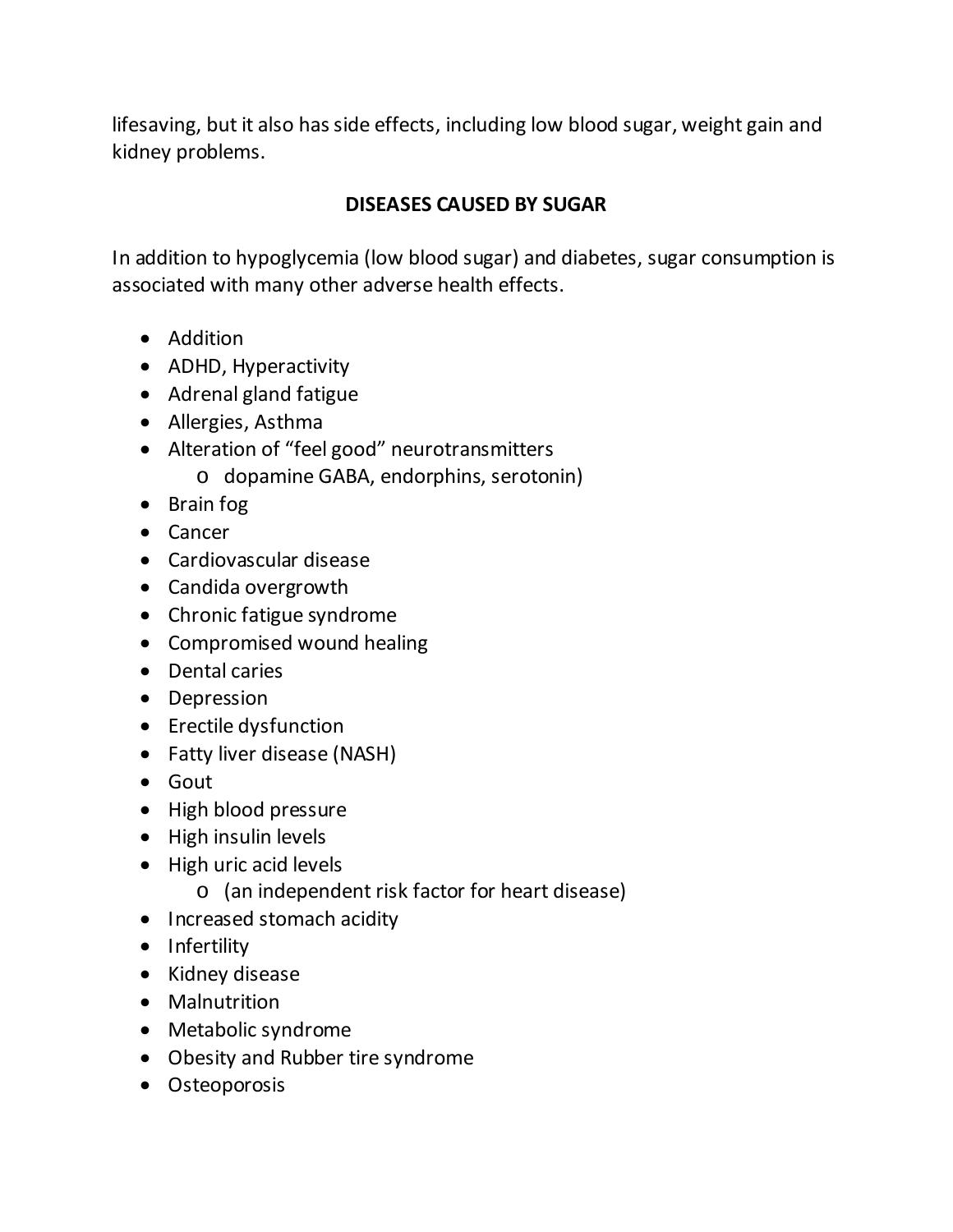- Pancreatic stress
- Poor sleep
- Premature aging
- Reduced immunity, frequent infections

Metabolic syndrome is a group of symptoms – obesity, high triglyceride levels, hypertension, low HDL-cholesterol and high fasting blood sugar- which follows when we become "insulin resistant". The main cause is consumption of "added sugars". This syndrome raises the risk of heart disease, diabetes and stroke.

## **WHAT ABOUT NATURAL SWEETENERS?**

In the context of a healthy diet, most people can enjoy occasional desserts made with natural sweeteners. Use them in strict moderation in treats made with healthy natural fats such as butter, coconut oil, lard, eggs yolks, cream and nuts.

- Maple syrup
- Maple sugar
- Raw honey, unfiltered
- Molasses
- Green stevia leaves and powder
- Dehydrated sugar cane juice
	- o (Rapadura or Sucanat)
- Coconut, palm or date sugar
- Sorghum syrup
- Malt syrups (barley) may contain gluten

# **DEALING WITH SUGAR CRAVINGS**

Sugar can be very addictive and difficult to give up. Here are some tips that have worked for many people:

Eat three square meals per day, always with some animal protein and plenty of healthy natural fats, like butter, egg yolks, cream and meat fats. Breakfast is the most important meal of the day: never skip breakfast and

• Always have animal protein and fat to start the day.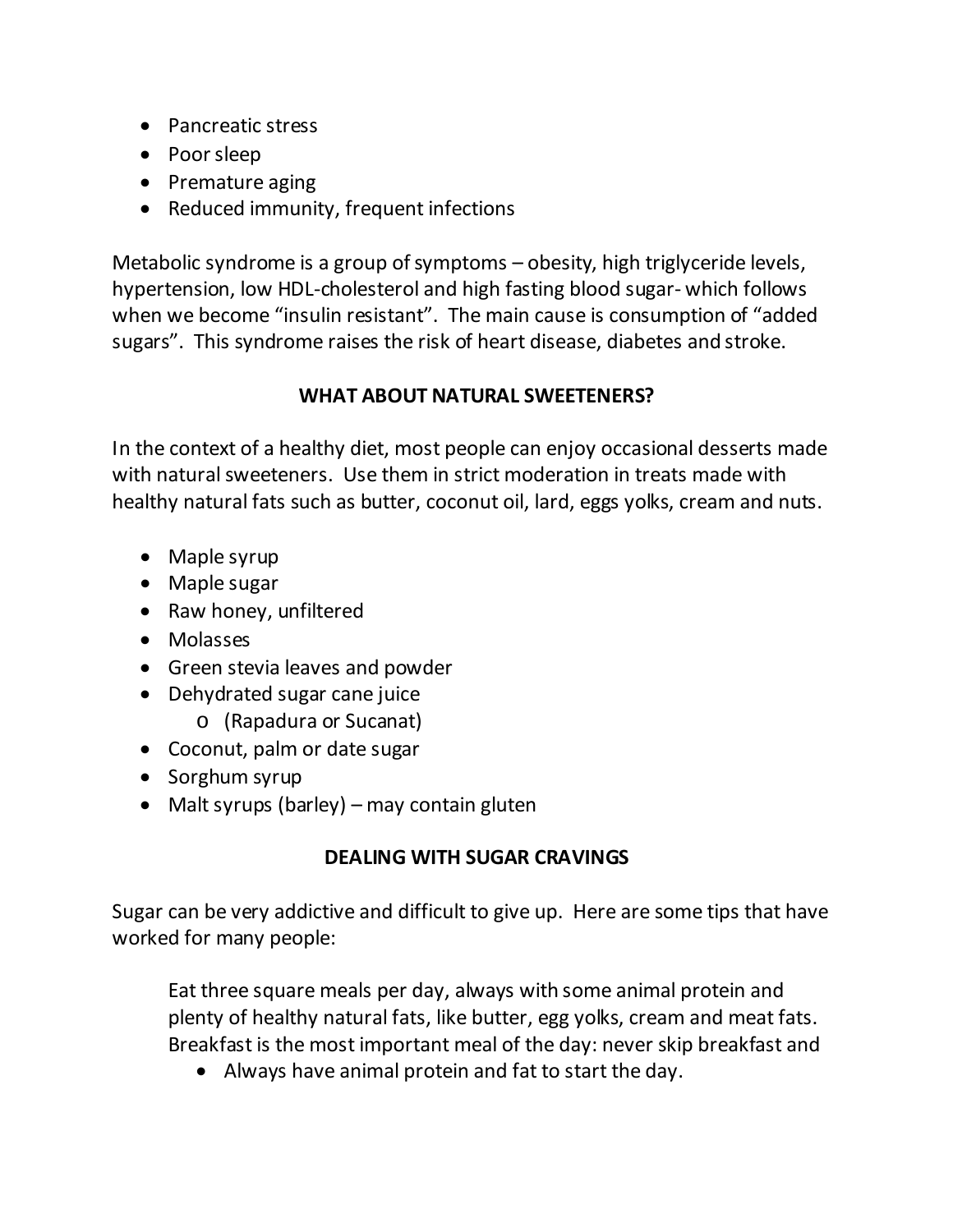- If you feel hungry between meals, eat-something fatty and salty, like nuts
- Never grocery shop when you are hungry; never keep sweets in the house.
- A healthy soft drink called kombucha is a great substitute for sugary soft drinks.
- For occasional treats, eat homemade sweet things made with natural
- Sweeteners and natural, healthy fats like butter, cream, Coconut oil, egg yolks and nuts.
- A homeopathic remedy called Argentum nitricum can be helpful for people with strong sugar cravings.

#### **INDUSTRIAL SWEETENERS**

HIGH FRUCTOSE CORN SYRUP, (HFCS): Worse than sugar! HFCS is made by a process that converts starch (glucose) into a form of sugar (fructose) that the body can't use very well. It is associated with liver damage, obesity, developmental problems in growing children and weak collagen. Rats on highfructose diets end up with livers like those of alcoholics and do not reproduce.

AGAVE: Made in the same way as HFCS, this dangerous sweetener is sold in health food stores. It can contain up to 90 percent free manufacturered fructose.

PROCESSED FRUIT JUICES: THESE ARE NAKED SUGAR, MOST OF IT FRUCTOSE, WHICH ALL NEEDS TO BE PROCESSED IN THE LIVER, LEADING TO THE SAME KIIND OF PROBLEMS AS ARE SEEN IN ALCOHOLICS.

ASPARTAME: The artificial sweetener in NutraSweet and Equal, is toxic to the nervous system. When digested, it breaks down into methanol and formaldehyde, both poisons. Aspartame can cause headaches, seizures, brain cancer, nervous disorders and damaged vision. Even though aspartame is touted for weight loss, in animal studies aspartame caused weight gain.

SUCRALOSE (Splenda) causes many problems in test animals including reduced immunity, decreased red blood cells, problems with liver and kidneys, problems with pregnancy and low-birth weight babies. Sucralose also disrupts normal intestinal flora.